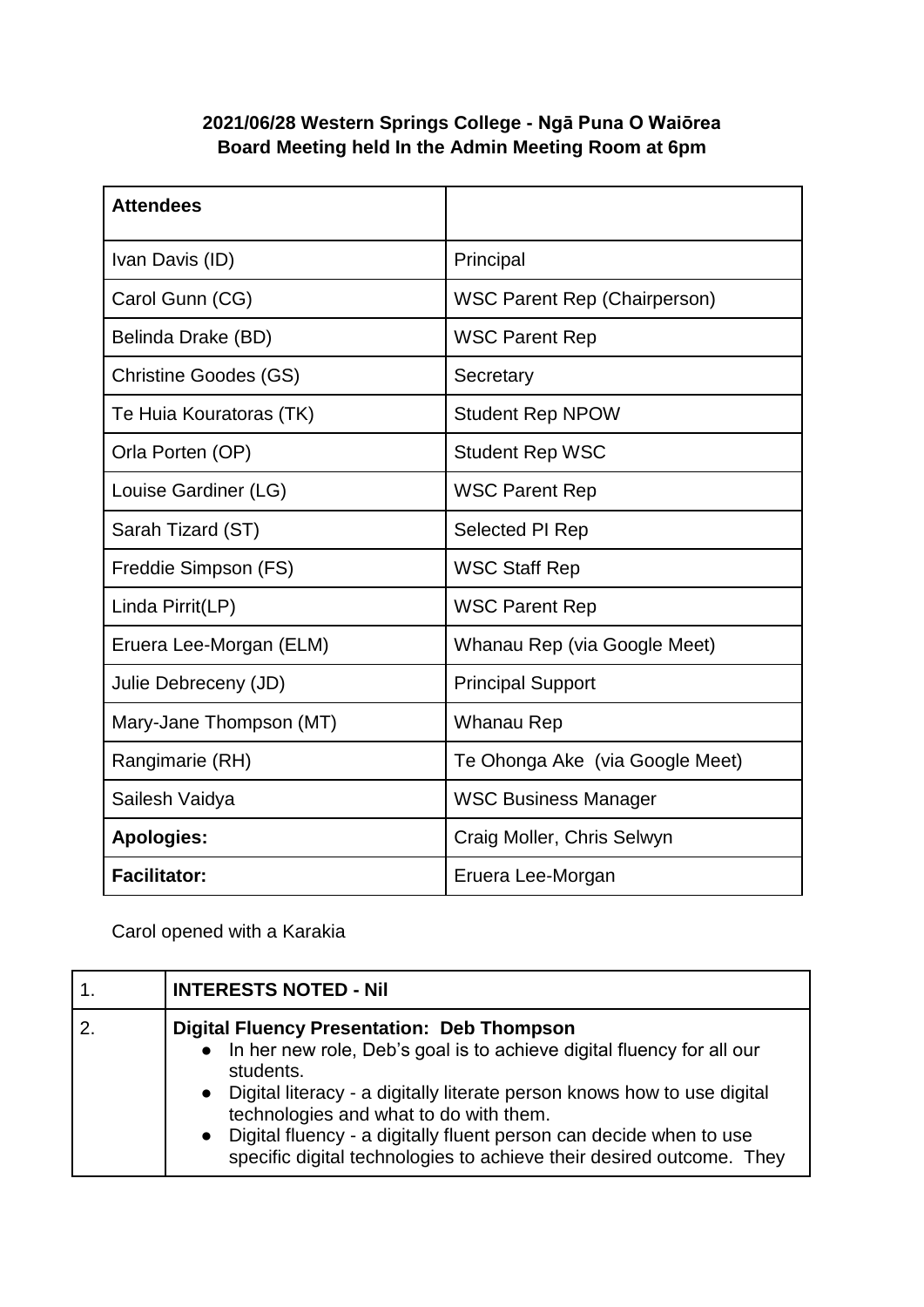| can articulate why the tools they are using will provide their desired<br>outcome. |
|------------------------------------------------------------------------------------|
| To start with, we have a group of students called "digiwise".<br>$\bullet$         |
| • They promote digital safety and guidelines.                                      |
| They will undertake YAS training (peer mediation) and they are re-                 |
| writing the student computer/cybersafety student user agreement.                   |
| Staff, students and community are all involved.                                    |
| • When this work is complete Deb would like the board to look at it,               |
| then it will go to HODs, Guidance.                                                 |
| School Docs has an updating schedule and we can make changes to<br>$\bullet$       |
| this.                                                                              |
| Deb has initiated the phones away campaign.<br>$\bullet$                           |
| • This is about reducing distractions for students in the class and also           |
| to preserve our wifi.                                                              |
| She has also collected student voice.<br>$\bullet$                                 |
| Rangimarie would like us to consider access, especially in the home.<br>$\bullet$  |
| 15 to 20% of students across the country can only access through<br>$\bullet$      |
| their parents phones.                                                              |
| Equity for students sits with SLT.<br>$\bullet$                                    |
| • Eruera would like all students to be on the same level of device.                |
| • We have covered the harmful digital areas and we are re-writing the              |
| agreement so it is age appropriate. Students should sign an                        |
| agreement every year.                                                              |
| Deb was thanked and left the meeting at 6.45pm.                                    |
|                                                                                    |
| <b>Finance:</b>                                                                    |
| Sailesh reported that our good results have continued.<br>$\bullet$                |
| He has sent out an email to staff commending them on doing well                    |
| with their budgets and telling them they should continue to buy                    |
| resources.                                                                         |
| • Relief costs will be going over budget due to high staff absences.               |
| We are starting to receive money and donations from various                        |
| avenues and we need to put good guidelines around this.                            |
| Staff who have not taken all their holidays are being encouraged to<br>$\bullet$   |
| do so.                                                                             |
| Ivan commended Sailesh on smoothly taking over the Business<br>$\bullet$           |
| Manager position.                                                                  |
| Rangimarie asked about the process of financial delegations. She                   |
| has never approved a Waiorea budget.                                               |
| She would like to see some routine and habit around this and is                    |
| looking for alignment between the kuras.                                           |
| • We are now in June and some things have not been approved.                       |
| It was explained that in the past Waiorea budgets have been dealt                  |
| with at a department level.                                                        |
| Te Iwingaro & Roshyn Have offered to help here.                                    |
| Action: The Chair will go back to Te Iwingaro & Roshyn Lyons asking                |
| for their help and she will do this within the next two weeks.                     |
| Action: Rangimarie and Sailesh will look at the Waiorea budget                     |
| together and after this, the budget will be accepted.                              |
|                                                                                    |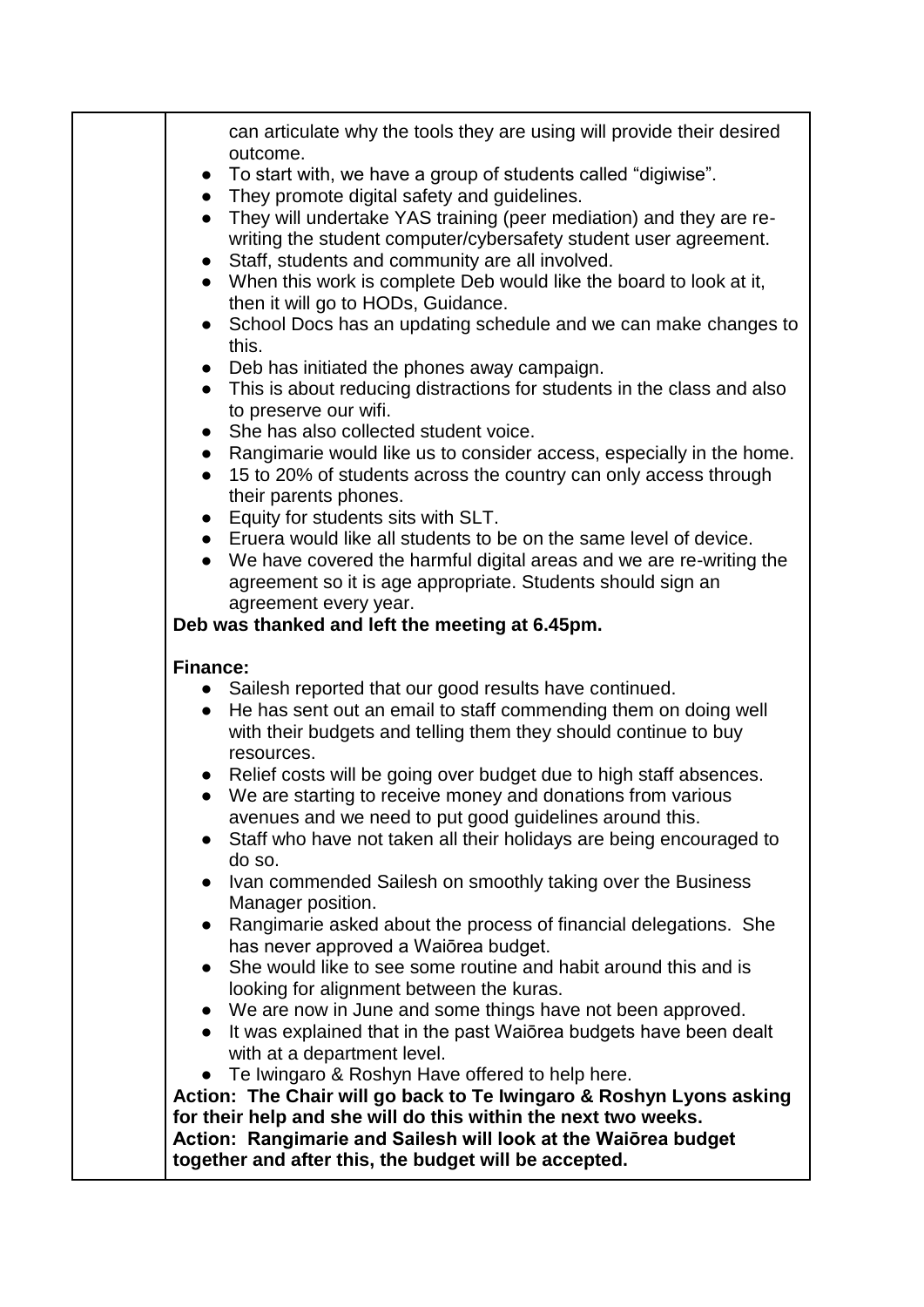|    | Sailesh Vaidya left the meeting at 7.10pm                                                                                                                                                                                                                                                                                                                                                                                                                                                                                                                                                                                                                                                                                                                                                                                                                                                                                      |
|----|--------------------------------------------------------------------------------------------------------------------------------------------------------------------------------------------------------------------------------------------------------------------------------------------------------------------------------------------------------------------------------------------------------------------------------------------------------------------------------------------------------------------------------------------------------------------------------------------------------------------------------------------------------------------------------------------------------------------------------------------------------------------------------------------------------------------------------------------------------------------------------------------------------------------------------|
| 3. | <b>STRATEGIC DISCUSSIONS</b><br><b>Suspension Meeting process:</b><br>Carol would like all the Board to share the experience of sitting in on<br>a suspension hearing.<br>• We have started looking at the meeting process.<br>• Louise has flagged that she is looking at a meeting process to cover<br>a co-governance school.<br>Mary-Jane will represent Waiorea, the student reps will be involved.<br>Freddie, Louise and Sophie will also be part of this working group.<br>• Carol will defer any more discussion until this process is completed.<br>7.25pm The meeting went into Public Excluded Business to protect<br>the privacy of individuals. (passed by consensus)                                                                                                                                                                                                                                            |
|    | 7.45pm: The matters having been dealt with satisfactorily the meeting<br>went out of Public Excluded Business. (passed by consensus)                                                                                                                                                                                                                                                                                                                                                                                                                                                                                                                                                                                                                                                                                                                                                                                           |
|    | <b>Student Report (verbal)</b><br>• A student council meeting was held last week.<br>• There has been a request for lockers somewhere.<br>• Toilet use is still a concern.<br>• A group of Y9 and Y10 think the bathrooms should be gender<br>neutral.<br>In light of these student reps not being here next year, Orla and Te<br>Huia have encouraged the younger members of the student council<br>to be involved in the next stages of the development.<br>• They reported that the ball on Saturday went very well.<br>• Gerry and Julie say it was the best year yet for compliance.<br>Tumuaki Report - Chris Absent.                                                                                                                                                                                                                                                                                                    |
|    | <b>Principal's Report:</b><br>• Ivan talked to his tabled report.<br>• In relation to student achievement, Intervention Week is coming up<br>and staff will be looking at those students who do not meet<br>expectations.<br>• The parents will be contacted and an intervention will happen.<br>• The Kahu Ako Teacher Only Day was held at Springs with 450<br>teachers turning up for the event.<br><b>Focus two: The NCEA Review TOD #2 held in May focussed on</b><br>Mana Orite (Māori centred contexts for exemplars in NCEA) and<br>Mātauranga Māori (the Māori curriculum). We learned that it is<br>fundamental that there is parity for matauranga Maori within NCEA<br>and that greater opportunities for student to follow mātauranga Māori<br>pathways are available.<br>• Focus 3: The staff development continues using Carolyn Marino.<br><b>Focus 4:</b> The reputation of the school is very strong. We are |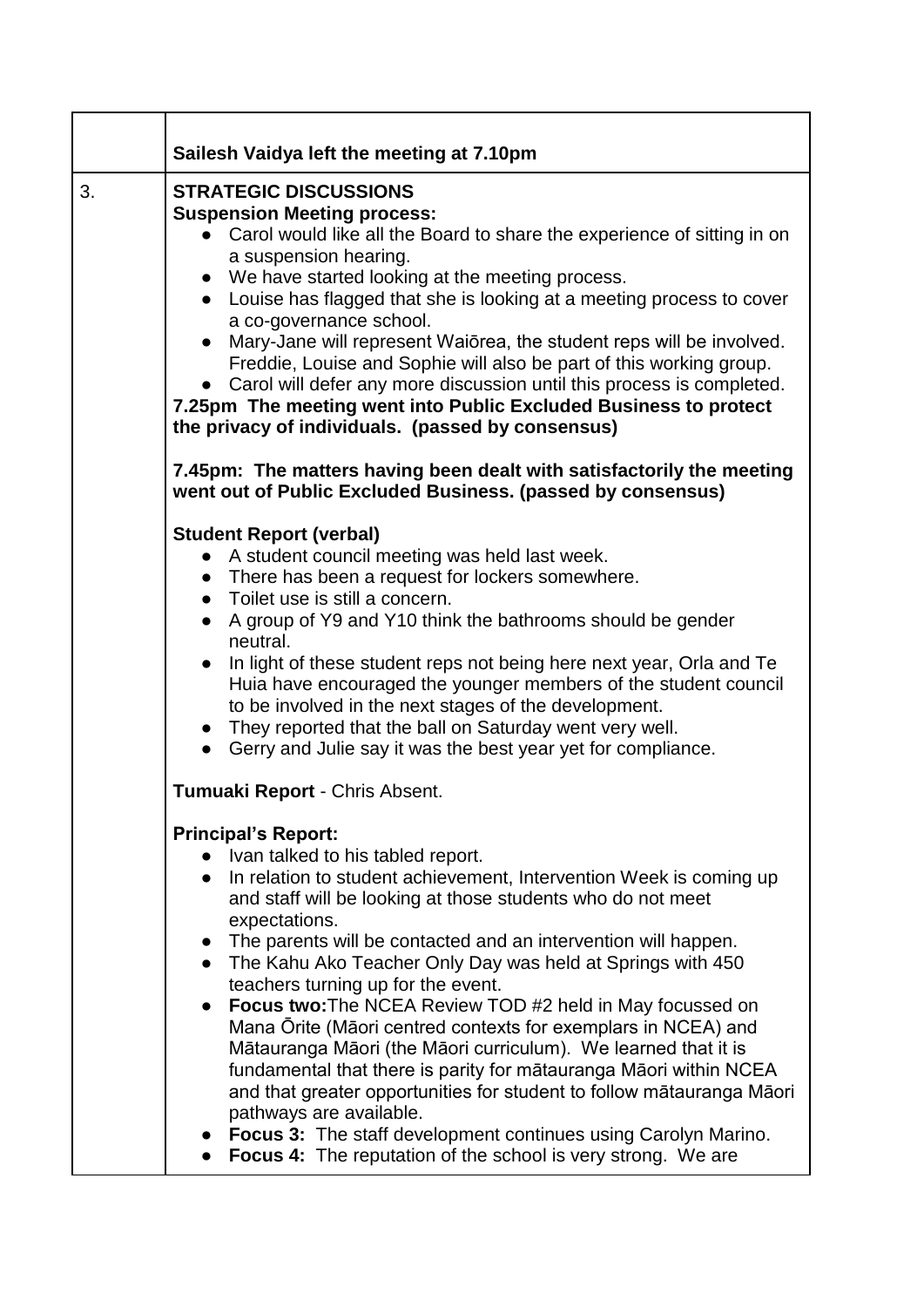|    | looking at the relevance of NCEA Level 1. Nineteen schools now do<br>not do this. Any decision on this will not be implemented until 2023<br>and not until the community feeling (parent and students) has been<br>closely canvassed.<br>• Focus 5: Infrastructure development. This week we received the<br>signed Project Scope Document (PSD) which provides us with the<br>confirmed area entitlement for the stage 2 project. There is a<br>meeting on July 5 to talk about the development. The council is still<br>motivated to look at the gymnasium partnership.<br>8.15pm The meeting went into Public Excluded Business to protect<br>the privacy of individuals. (passed by consensus)<br>8.25 pm: The matters having been dealt with satisfactorily the meeting<br>went out of Public Excluded Business. (passed by consensus) |
|----|---------------------------------------------------------------------------------------------------------------------------------------------------------------------------------------------------------------------------------------------------------------------------------------------------------------------------------------------------------------------------------------------------------------------------------------------------------------------------------------------------------------------------------------------------------------------------------------------------------------------------------------------------------------------------------------------------------------------------------------------------------------------------------------------------------------------------------------------|
| 5. | <b>MONITORING</b>                                                                                                                                                                                                                                                                                                                                                                                                                                                                                                                                                                                                                                                                                                                                                                                                                           |
|    | <b>Student Achievement and Well-being:</b><br>Linda thinks that this committee is not working and it should be<br>brought back to the whole board.<br>• As a board member she would like to see a report across the whole<br>school on who is responsible for this and how we align the schools<br>with all the different needs.<br>How are the teachers supporting the students who now cannot re-<br>sub.<br>This change is a national change.<br>Action: Student Achievement and wellbeing to be made an Agenda<br>Item.<br>Action: Carol and Louise are looking at the board work plan                                                                                                                                                                                                                                                  |
|    | <b>Staff Report:</b><br>Freddie, as the Staff Rep on the Board, pointed out the letter in<br>Correspondence from the PPTA.<br>Incredible things are being done by the teachers, but there is still a<br>$\bullet$<br>feeling that things are difficult in the new environment.<br>PPTA would like their concerns heard.<br>Action: Carol will bring to the board at its next meeting the response<br>from management.                                                                                                                                                                                                                                                                                                                                                                                                                       |
|    | <b>Health &amp; Safety:</b><br>The tabled Incident Report is acknowledged. Is there a way of<br>capturing the mitigation?                                                                                                                                                                                                                                                                                                                                                                                                                                                                                                                                                                                                                                                                                                                   |
|    | <b>EOTC:</b> Approved.                                                                                                                                                                                                                                                                                                                                                                                                                                                                                                                                                                                                                                                                                                                                                                                                                      |
|    | <b>Solar Analysis</b><br>• Carol encouraged Rangimarie and Eruera to look at this.                                                                                                                                                                                                                                                                                                                                                                                                                                                                                                                                                                                                                                                                                                                                                          |